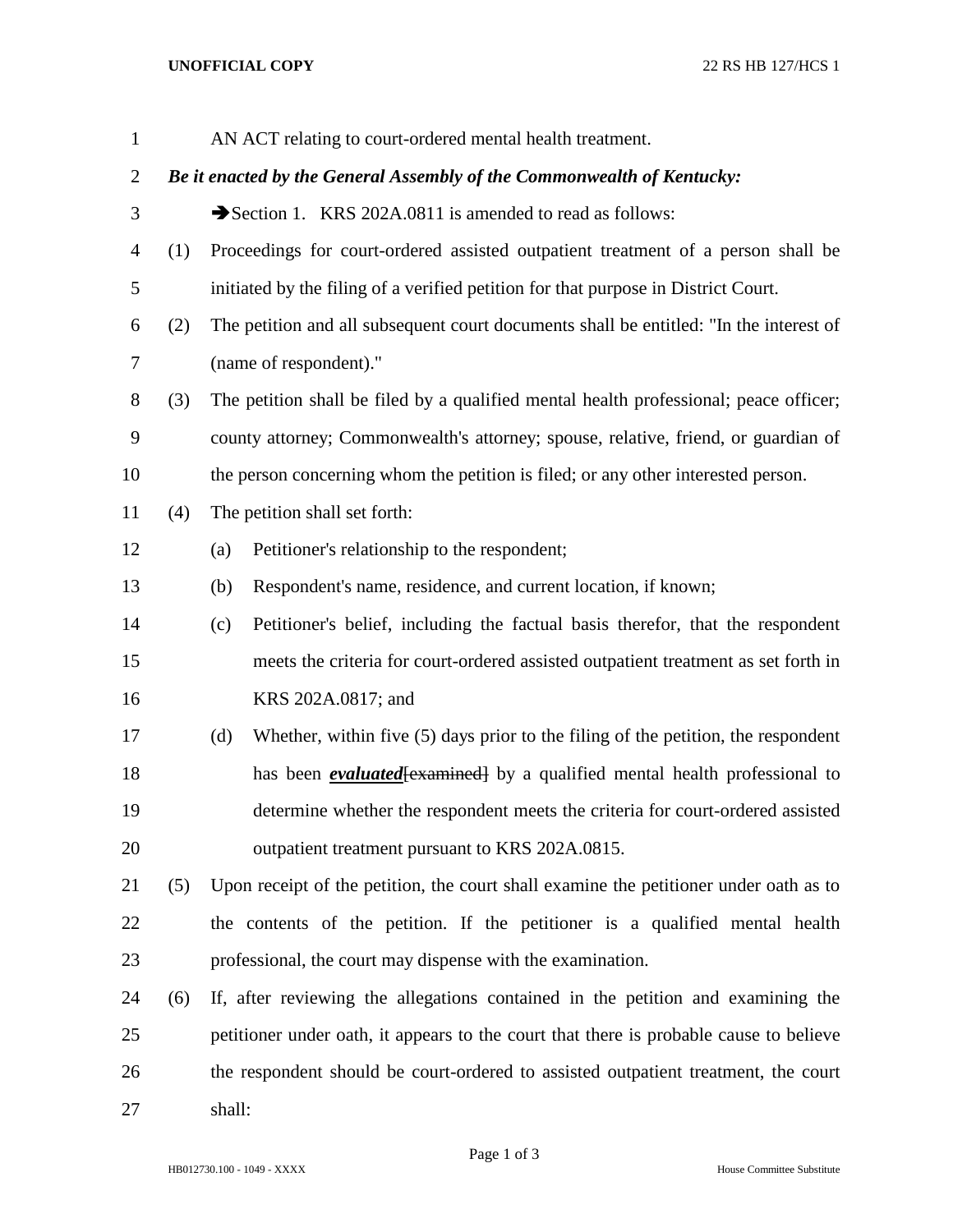## **UNOFFICIAL COPY** 22 RS HB 127/HCS 1

| $\mathbf{1}$   | (a) | Order the respondent to be <i>evaluated</i> [examined] without unnecessary delay by     |
|----------------|-----|-----------------------------------------------------------------------------------------|
| 2              |     | a qualified mental health professional to determine whether the respondent              |
| 3              |     | meets the criteria for court-ordered assisted outpatient treatment set forth in         |
| $\overline{4}$ |     | KRS 202A.0815, unless the court has already received the certified findings of          |
| 5              |     | such an <i>evaluation</i> [examination] conducted no earlier than five $(5)$ days prior |
| 6              |     | to the filing of the petition. The qualified mental health professional shall           |
| 7              |     | certify his or her findings to the court within seventy-two (72) hours from             |
| 8              |     | <b>receipt of the order</b> , excluding weekends and holidays; and                      |
|                |     |                                                                                         |

- (b) Set a date for a hearing within six (6) days from the date of the *filing of the petition*[examination] under the provisions of this section, excluding weekends and holidays, to determine if the respondent should be court-ordered to assisted outpatient treatment.
- (7) If the court finds there is no probable cause to believe the respondent should be court-ordered to assisted outpatient treatment, the proceedings against the respondent shall be dismissed.

16  $\rightarrow$  Section 2. KRS 202A.0815 is amended to read as follows:

 No person shall be court-ordered to assisted outpatient mental health treatment unless the person:

- (1) [Has been involuntarily hospitalized pursuant to KRS 202A.051 at least two (2) 20 times in the past twenty-four (24) months;
- 21  $(2)$  Is diagnosed with a serious mental illness;
- *(2)*[(3)] *Has a history of repeated nonadherence with mental health treatment, which has:*
- *(a) At least twice within the last forty-eight (48) months, been a significant factor in necessitating hospitalization or arrest of the person; or*
- *(b) Within the last twenty-four (24) months, resulted in an act, threat, or attempt at serious physical injury to self or others;*